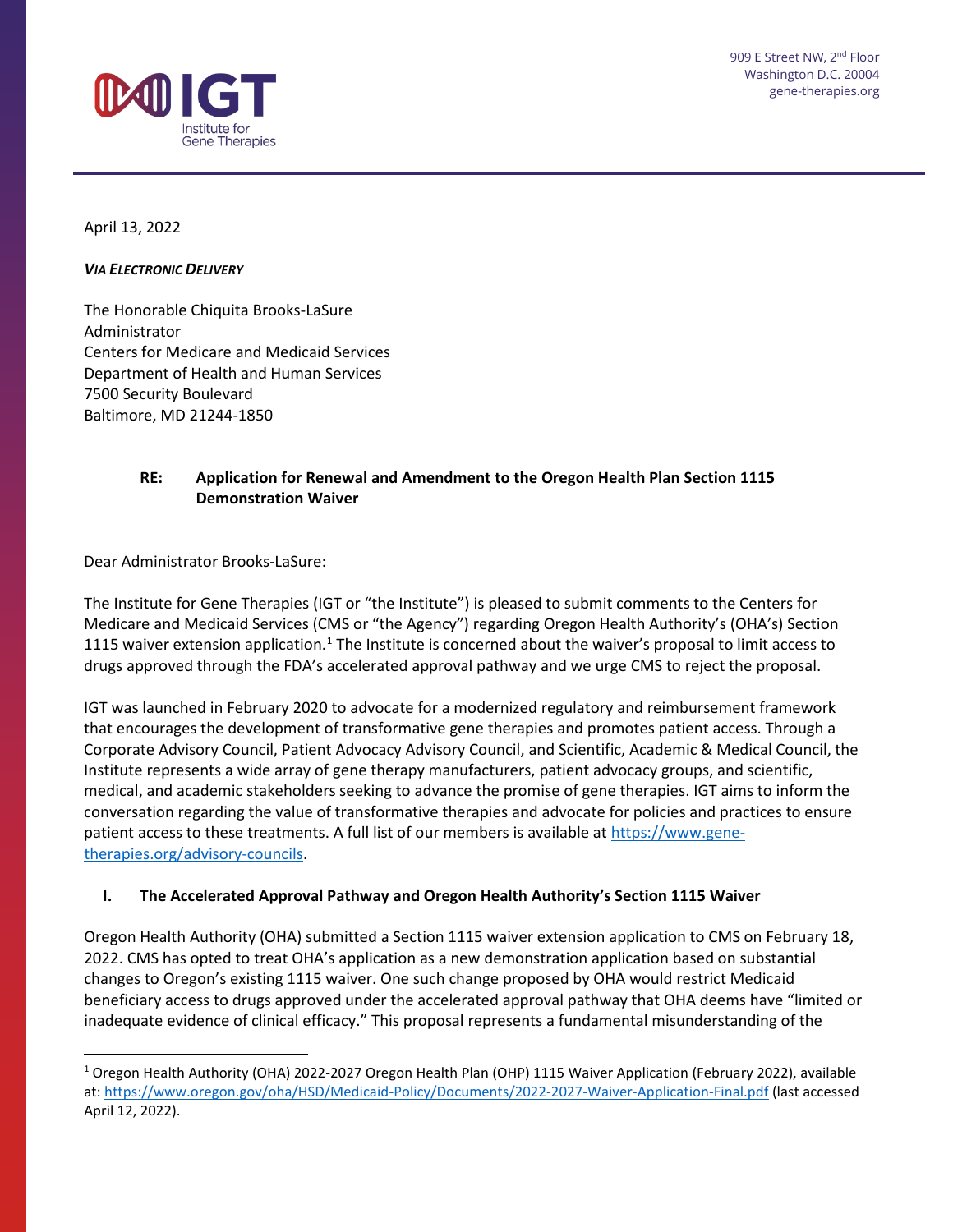accelerated approval pathway, ignores FDA's precedential authority over drug approval, and overlooks the limited impact of accelerated approval drugs on state Medicaid budgets,<sup>[2](#page-1-0)</sup> including Oregon's.<sup>[3](#page-1-1)</sup> These substantial flaws lead IGT to one plausible conclusion: CMS must reject this proposal just like CMS rejected the 2017 Massachusetts proposal that would have excluded coverage of accelerated approval drugs. In rejecting OHA's request, CMS will preserve the statutory requirement that state Medicaid programs cover all drugs approved by  $FDA.<sup>4</sup>$ 

Created in 1992, the accelerated approval pathway allows earlier approval of drugs that treat an unmet medical need for serious or life-threatening conditions. Approval is based on a surrogate endpoint, which is a marker (e.g., laboratory measurement, radiographic image, physical sign, or other measure) that is reasonably likely to predict clinical benefit[.5](#page-1-3) Using a surrogate endpoint can save valuable years in the drug approval process for patients facing serious or life-threatening illnesses and there is often extensive dialogue between sponsors and FDA prior to an accelerated approval decision. Restricting access to accelerated approval drugs that address this unmet need will exacerbate health inequities, contradicting the objectives outlined in the Executive Order titled, "Advancing Racial Equity and Support for Underserved Communities Through the Federal Government.["6](#page-1-4)

Recognizing the value of accelerated approval, in 2012, Congress passed the FDA Safety and Innovation Act, which authorized the FDA to use the pathway to approve drugs treating rare diseases.<sup>[7](#page-1-5)</sup> All drugs approved via the accelerated approval pathway meet the FDA's gold standard for safety and efficacy and are not considered experimental, investigational, or having low evidence – that is, they must meet the same statutory standards for safety and effectiveness as drugs granted traditional approval.<sup>[8](#page-1-6)</sup> In addition, drugs approved via the accelerated approval pathway are considered covered outpatient drugs pursuant to Section 1927 of the Social Security Act (the Act).[9](#page-1-7) As CMS noted in your 2018 Notice, "…a drug approved by the [FDA] under its "accelerated approval" pathway…must be covered by state Medicaid programs, if the drug meets the definition of "covered outpatient drug" as found in Section 1927..."<sup>[10](#page-1-8)</sup>

Accelerated approval is used to authorize and provide life-saving treatments to patients who have limited or no treatment options and suffer from serious and/or life-threatening diseases years in advance of the timeframe required under the traditional FDA approval process. IGT recognizes the challenges of executing confirmatory trials. However, there are often valid clinical or other reasons why confirmatory trials may be delayed (e.g.,

<span id="page-1-0"></span> $<sup>2</sup>$  See Thorpe, PhD, Kenneth E. and Holtz-Eakin, PhD, Douglas, "Limiting Medicaid Access to Accelerated Approval Drugs:</sup> Costs and Consequences," Am J Manag Care. 2021;27(6):e178-e180[. https://doi.org/10.37765/ajmc.2021.88596](https://doi.org/10.37765/ajmc.2021.88596) (last accessed April 12, 2022).

<span id="page-1-1"></span><sup>&</sup>lt;sup>3</sup> Thorpe, PhD, Kenneth E., "Debunking Oregon's Cost Argument in Denying Access to Accelerated Approval Drugs," available at[: https://www.fightchronicdisease.org/blog/debunking-oregon%E2%80%99s-cost-argument-denying-access](https://www.fightchronicdisease.org/blog/debunking-oregon%E2%80%99s-cost-argument-denying-access-accelerated-approval-drugs)[accelerated-approval-drugs](https://www.fightchronicdisease.org/blog/debunking-oregon%E2%80%99s-cost-argument-denying-access-accelerated-approval-drugs) (March 15, 2022).

<span id="page-1-2"></span><sup>4</sup> 42 U.S.C. § 1396r–8.

<span id="page-1-3"></span><sup>5</sup> 21 C.F.R. § 601.41.

<span id="page-1-4"></span><sup>&</sup>lt;sup>6</sup> Executive Order on Advancing Racial Equity and Support for Underserved Communities Through the Federal Government, available at[: https://www.whitehouse.gov/briefing-room/presidential-actions/2021/01/20/executive-order-advancing](https://www.whitehouse.gov/briefing-room/presidential-actions/2021/01/20/executive-order-advancing-racial-equity-and-support-for-underserved-communities-through-the-federal-government/)racial-equity-and-support-for-underserved-communities-through-the-federal-government/ (January 20, 2021). <sup>7</sup> Food and Drug Administration Safety and Innovation Act of 2012, Pub. L. No. 112-144, 126 Stat. 993-1132 (2012).

<span id="page-1-6"></span><span id="page-1-5"></span><sup>8</sup> Guidance for Industry: Expedited Programs for Serious Conditions – Drugs and Biologicals (May 2014), available at: <https://www.fda.gov/media/86377/download> (last accessed April 12, 2022).

<span id="page-1-7"></span><sup>9</sup> 42 U.S.C. 1396r–8.

<span id="page-1-8"></span> $10$  Medicaid Drug Rebate Program Notice, Release No. 185 (June 27, 2018), available at: [https://www.medicaid.gov/medicaid-chip-program-information/by-topics/prescription-drugs/downloads/rx-releases/state](https://www.medicaid.gov/medicaid-chip-program-information/by-topics/prescription-drugs/downloads/rx-releases/state-releases/state-rel-185.pdf)[releases/state-rel-185.pdf.](https://www.medicaid.gov/medicaid-chip-program-information/by-topics/prescription-drugs/downloads/rx-releases/state-releases/state-rel-185.pdf)